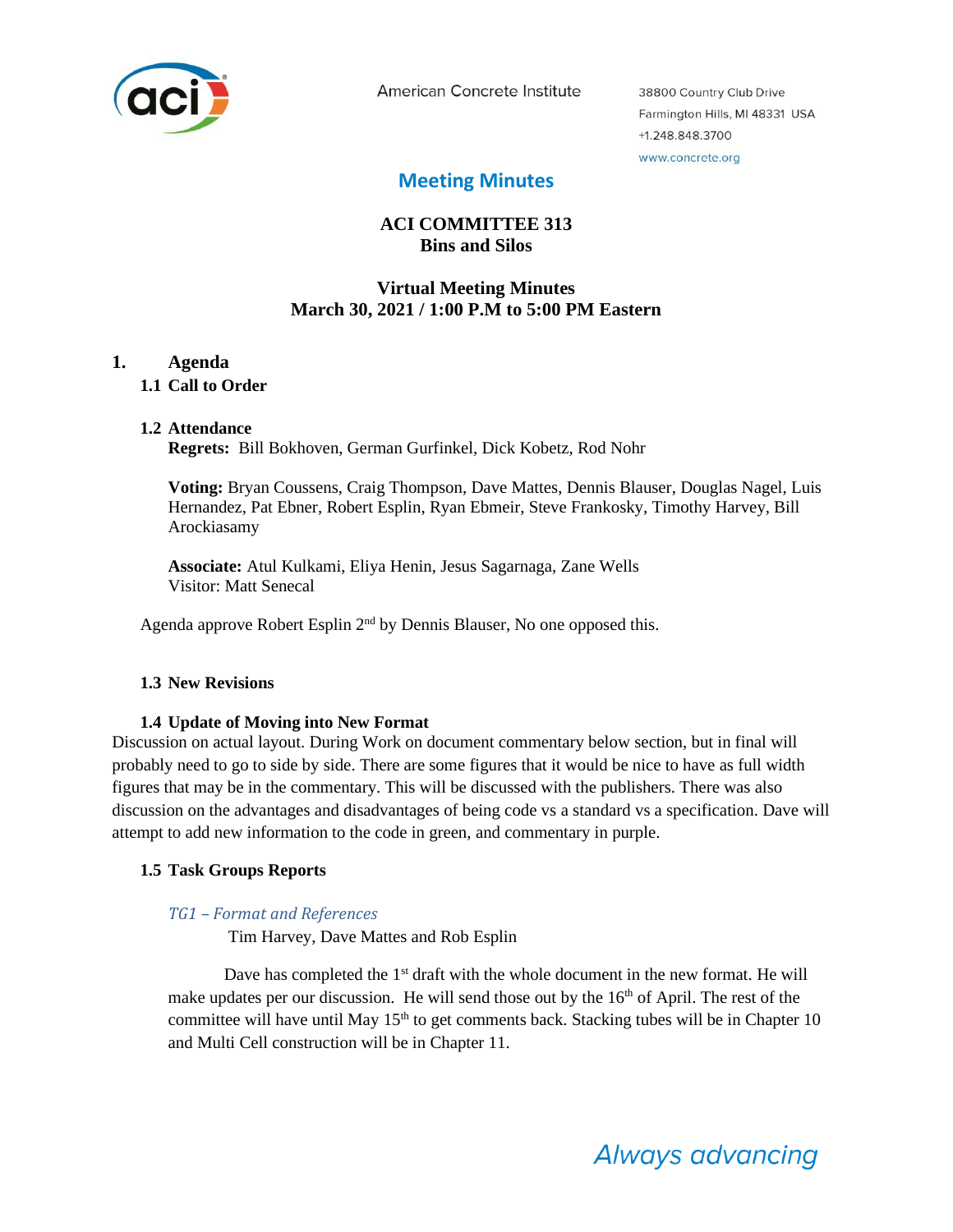*TG2 – Inspections, Jumpform Construction, Testing*

Dennis Blauser, David Mattes

## *TG3 – Definition of deep and shallow silos*

 Rod Nohr, Rob Esplin, Zane Wells, Ben Davis Nothing done with this.

*TG4 – Eccentric Flow, combined tension and bending analysis* Tim Harvey, Dick Kobetz, Doug Nagle, and Mike Simpson

 Highlights – Tim Harvey Changes or additions that I have made are highlighted in yellow.

6.3.2.3 and 4 are included because of additions I made to the commentary.

In 6.4.4.2, I have included a requirement that silo walls subject to asymmetric flow shall have two faces of circumferential reinforcement. I believe this is prudent.

R6.4.4.3 (Commentary) includes some additional verbiage and my revised C1 curves with equations. I just realized that I neglected to include the C2 table that is included in Figure R6.4.4.3 in the 313-16 document. I will add it as Fig. 6.4.4.3c.

I have been bothered for years by the discrepancy between the Giunta figure and the equation. The equation indicates that a flow channel continues to expand until it hits the silo wall or the top of the material pile, while the figure shows it reaching a maximum size. I recommend that we add a maximum flow channel size of Ymax. I have modified the figures and the commentary to incorporate and explain Ymax.

Doug Nagel pointed out discrepancies with the pressure calculations for constant size and converging flow channels. I have made 6.4.4.5 a section dedicated to constant size flow channels, and added a new section 6.4.4.6 for converging flow channels. I believe the division into two sections makes sense.

Please note – I have been using the flow channel method, or variations on it, for many years. My design philosophy has almost always been to utilize a constant size flow channel in lieu of dealing with the converging channel. Using the larger, constant size (Ymax) flow channel provides conservative estimates of the wall bending moments. The commentary section R6.4.4.6 explains this.

Please note that I have not addressed the Eccentricity Method. In my opinion, it should be removed from the document. There are committee members who will strongly disagree with me on this.

#### *TG5 – Material Properties*

Joe Marinelli, David Pettit, and Rod Nohr

None of these people were at the meeting.

*TG6 – Roof Beams and Beam Bearings, Silo Operation* Gerry Lynskey, Kevin Cove, Bill Arockiasamy